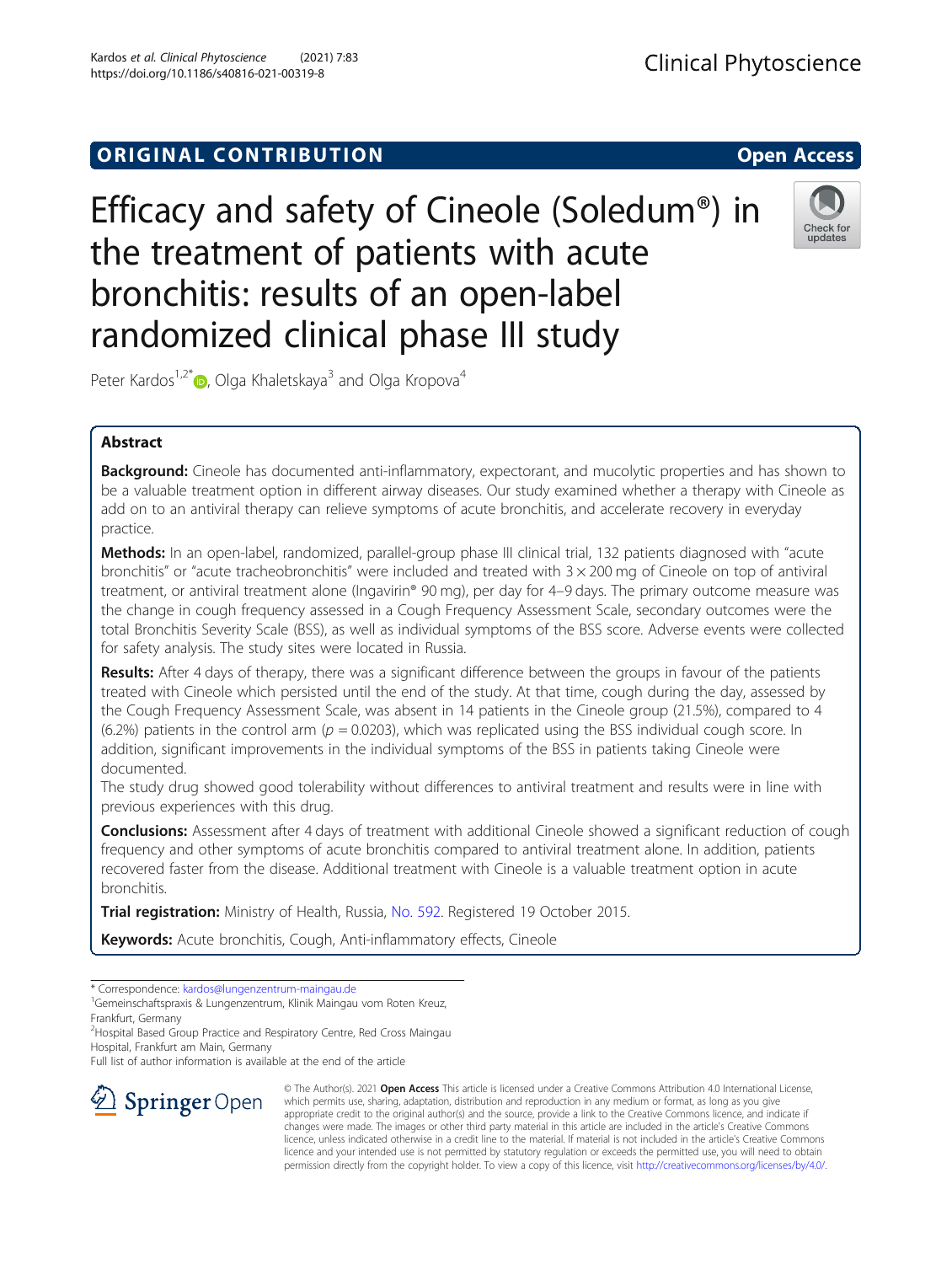## Introduction

Acute respiratory tract infections are often induced by viral infections leading to the classic "common cold". Symptoms include rhinitis, sinusitis, pharyngitis, laryngitis, bronchitis and belong to the most common medical conditions, reasons for sick certificates and days of loss of work [\[1\]](#page-7-0). They are responsible for considerable direct and indirect health care costs, and therefore have a high socio-economic relevance [[2\]](#page-7-0).

Acute bronchitis as a clinical diagnosis is part of common colds [\[3](#page-7-0)], characterized by acute cough being the predominant symptom, with or without sputum production, in the absence of chronic lung disease [[4](#page-7-0)]. According to a publication of the "European Lung Foundation (ELF)" and the "European Respiratory Society (ERS)", 16.500.000 cases of acute bronchitis are seen in Europe every year [[2\]](#page-7-0).

Up to 95% of acute bronchitis are caused by viruses [[5\]](#page-7-0). Therefore, antibiotics are inappropriate in the vast majority of cases. According to observations in general practice, the median time for symptoms associated with acute bronchitis to resolve following consultation varies between 5 days (for dyspnea) and 11 days for cough [\[6](#page-7-0)]. Therefore, evidence based cough guidelines define acute cough - mostly caused by common cold - as lasting 2 to 3 weeks of duration [[7,](#page-7-0) [8\]](#page-7-0). A reduction of the duration of illness is highly desirable.

Globally increasing drug resistance rates due to inappropriate use of antibiotics present an increasing and serious health burden [[9\]](#page-7-0). In the outpatient setting most antibiotics are inappropriately prescribed for treating common cold/acute bronchitis [\[10](#page-7-0)]. The integration of safe and effective alternative treatment possibilities such as herbal remedies is a welcome addition to conventional treatment in acute bronchitis and might help to limit the use of antibiotics.

Eucalyptus oil is traditionally used for common colds and acute respiratory tract infections. Its main ingredient 1,8-Cineole has shown to have mucolytic, expectorant, and anti-inflammatory properties [\[11](#page-7-0)]. Cineole inhibits proinflammatory cytokine production in human lymphocytes and lipopolysaccharide-stimulated monocytes, and thus is able to control airway mucus hypersecretion and inflammation processes [\[12](#page-7-0)]. In previous clinical studies, Cineole has shown to be effective in the treatment of rhinosinusitis, asthma, COPD, and acute bronchitis [[5](#page-7-0), [13](#page-7-0)–[15](#page-8-0)]. In Russia for treatment of acute viral respiratory tract infections Imidazolyl Ethanamide Pentandioic Acid (Ingavirin®) is approved and research has documented an antiviral effect of the substance against human influenza and parainfluenzaviruses as well as adenoviruses [\[16](#page-8-0)–[23](#page-8-0)].

The study was performed to evaluate the efficacy and safety of add on Cineole in patients with acute bronchitis treated with an antiviral therapy as well to support the launch of Cineole in the Russian Federation.

## Materials and methods

## Study design and population

This open-label, randomized, parallel-group phase III clinical trial was performed at seven study sites in Russia. It was conducted in compliance with the principles of the Declaration of Helsinki approved by the 64th WMA General Assembly, Fortaleza, Brazil, October 2013 and the rules of Good Clinical Practice that are applied in Russia and approved by the Ethics Council of the Ministry of Health of the RF as well as the local ethical committees. Both investigator and patients signed an informed consent after the investigator had informed the patient about all relevant aspects of the clinical study.

All participants suffered from acute bronchitis or tracheobronchitis with a symptom duration of less than 12 h. The study was limited to adult patients, aged 18–70 years. Inclusion criteria were an established clinical diagnosis of acute bronchitis or acute tracheobronchitis (ICD-10 code J20), accompanied by subfebrile body temperature below 39.0 °С and a total score according to the "Bronchitis Severity Scale (BSS)" of 5–15 points out of a maximum score of 20. Patients were excluded, if they had a history of underlying chronic bronchial and pulmonary diseases, fever > 39 °С, known hypersensitivity to any component of the study drug or any contraindication to the antiviral therapy.

Patients were randomly assigned by a computerized random member generation to treatment with entericcoated Cineole capsules plus one capsule Ingavirin® [\[16](#page-8-0)], or to Ingavirin® capsules alone (antiviral treatment group) for 4–9 days. If necessary, patients were allowed to use antipyretics or nasal decongestants.

## Medication

Every patient received Ingavirin® capsules 90 mg once daily, in addition, patients in the Cineole group received 1,8-Cineole enteric-coated capsules, 200 mg (Soledum®) daily doses according to recommendations in the product information (3 capsules a day) for 4–9 days. In both groups 66 patients were included. Figure [1](#page-2-0) shows the study flow.

#### Outcome measures

The primary efficacy endpoint was the change in cough frequency compared to visit 0 in the two groups according to the "Cough Frequency Assessment Scale" [\[13](#page-7-0)]. This 5-point scale is a non-validated scoring questionnaire and assesses cough frequency, ranging from score 0 (no cough during a day), score 1 (single episode of cough during a day), score 2 (2–3 episodes of cough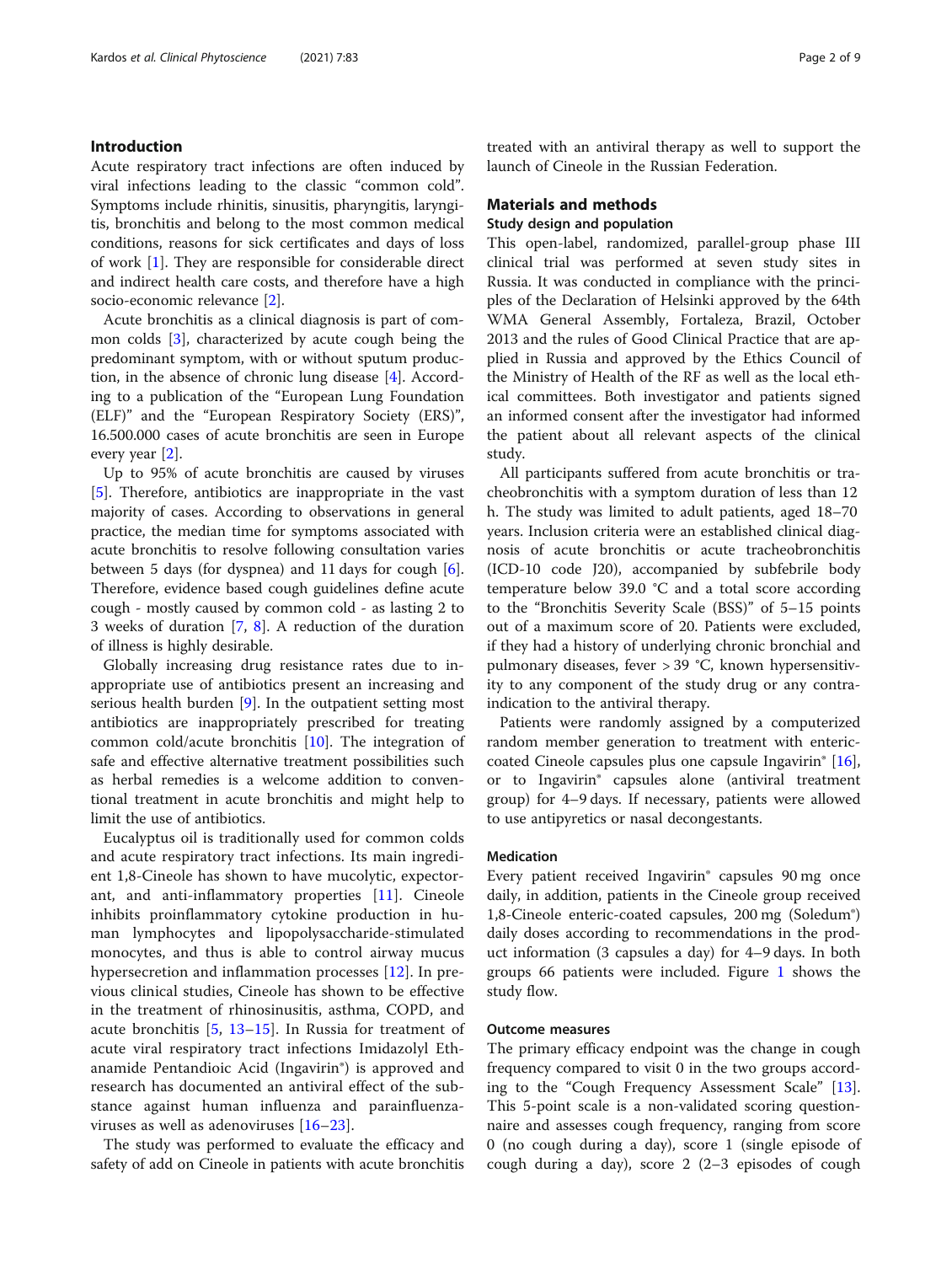<span id="page-2-0"></span>

during a day), score 3 (4–5 episodes of cough during a day), score 4 (5–6 episodes of cough during a day), to score 5 ( $\geq$  10 episodes of cough during a day).

Change in the total score of the Bronchitis Severity Scale (BSS), a standardized and validated questionnaire to assess the severity of acute bronchitis, was evaluated as a secondary endpoint: The BSS comprises the following five symptoms typical for AB: cough, sputum production, cough induced chest pain, rales on auscultation,

and dyspnea [[24\]](#page-8-0). These symptoms are each assessed according to a 5-point Likert scale:  $0 = absent$ ,  $1 = mild$ ,  $2 =$  moderate,  $3 =$  severe and  $4 =$  very severe. The points allocated to each of the symptoms are added to make the total score, which can therefore vary between 0 and 20 points (see Table [1\)](#page-3-0) [\[1,](#page-7-0) [24](#page-8-0)]. In addition to the total score, the individual scores of each symptom were assessed in the study. Complete recovery was defined as a BSS Total Score ≤ 3.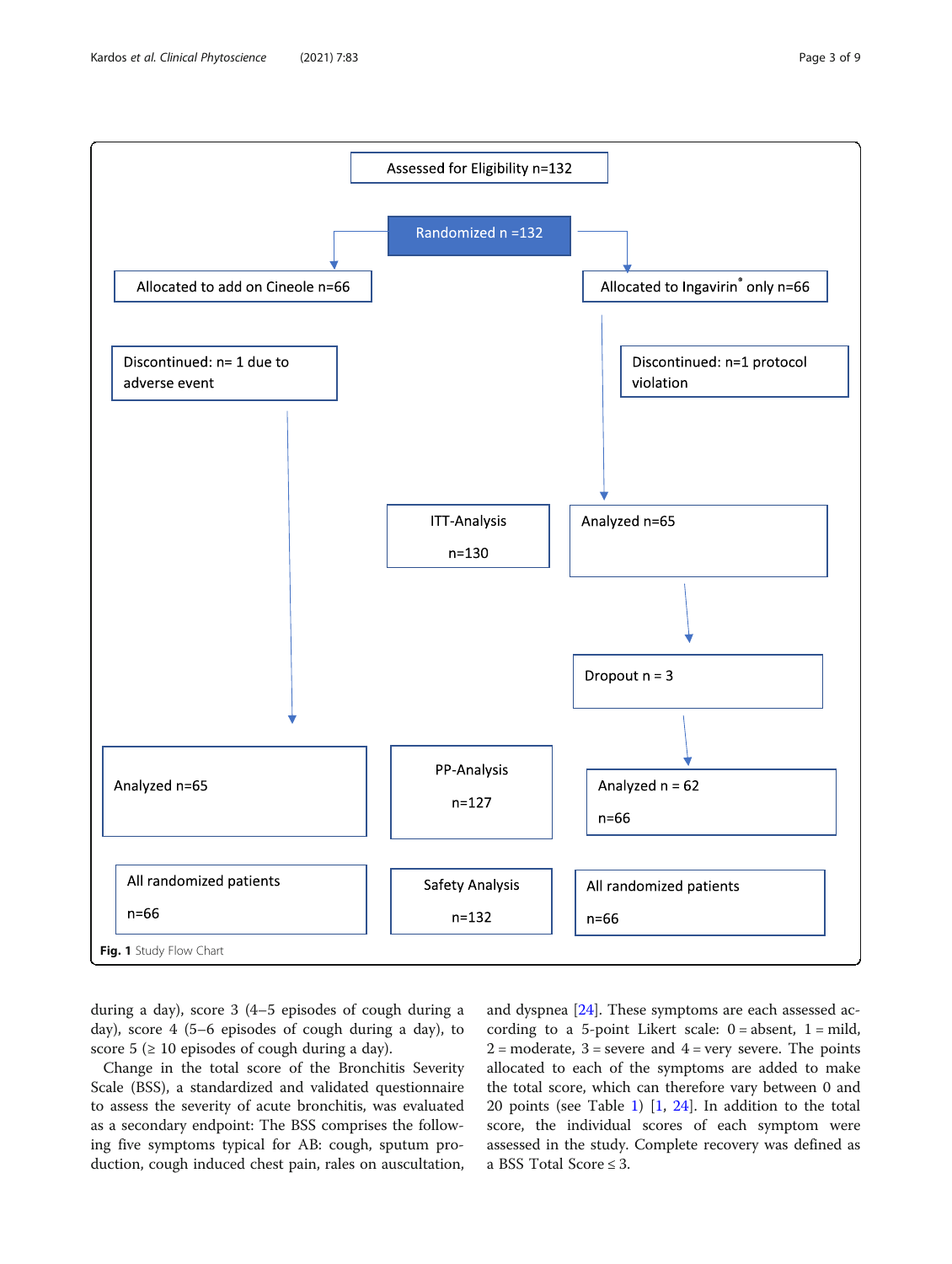<span id="page-3-0"></span>

| <b>Table 1</b> Total Bronchitis Severity Scale: Relationship to severity |  |
|--------------------------------------------------------------------------|--|
| of acute bronchitis [24] (score in this study not $> 15$ )               |  |

| <b>BSS Total Severity Scale</b> | <b>Clinical Interpretation</b> |  |
|---------------------------------|--------------------------------|--|
| $\Omega$                        | No acute bronchitis            |  |
| 1 to $2$                        | Acute bronchitis unlikely      |  |
| $2$ to $7$                      | Mild acute bronchitis          |  |
| 8 to 12                         | Moderate acute bronchitis      |  |
| 13 to 17                        | Severe acute bronchitis        |  |
| 18 to 20                        | Very severe acute bronchitis   |  |

Adverse events were systematically collected, assessed and evaluated by the treating physicians at the different visits.

## Visits

At the screening visit (visit 0), patients were evaluated including family history, physical examination, total score according to the "Cough Frequency Assessment Scale", and the BSS. In addition, a complete blood count, metabolic panel, urine analysis, pregnancy test and ECG were performed.

At visit one, participants were randomized to treatment. On day 2, the investigator contacted the patient via phone. At day four and day seven (visit 3 and 4), physical examination, assessment of vital signs, respiratory examination, measurement of body temperature and assessment of complaints were repeated. At the end of the study after 9 days (visit 5), in addition, a complete blood count, metabolic panel, urine analysis, pregnancy test and ECG were repeated.

From visit 3 on, the investigator decided whether patients should discontinue the study, if they fulfilled all criteria for clinical recovery (BSS-Score  $\leq$  3, body temperature normalization, and no need to use antimicrobial agents).

## Statistical methods

An analysis of efficacy was performed both with the intention-to-treat (ITT)-population and the per protocol (PP) population. The ITT population included all eligible patients, who received at least one dose of medication and had at least one evaluation of efficacy following the initiation of the study (visit 3). The PP population comprised patients for whom there were no significant protocol deviations affecting the primary efficacy parameters and who were adherent by at least 80%.

Regarding the primary outcome measure, the "Cough Frequency Assessment Scale", Mann-Whitney U-test was used to establish superiority over the control group. In order to compare mean changes in the BSS scale, the analysis of covariance (ANCOVA) was used where symptoms observed at baseline were applied as a covariate.

All data are expressed as mean values (with SD) and all tests were two-tailed. P-values of 0.05 or less were considered to indicate statistical significance.

## Results

One hundred thirty-two patients with "acute bronchitis" or "acute tracheobronchitis" were enrolled in the study and randomized 1:1 to the cineole group or the control group ( $n = 66$ ). At the end of the trial, 130 patients could be included in the ITT population (Fig. [1](#page-2-0)). Compliance with the study requirements was high, and no patients were withdrawn from the study due to non-compliance.

At enrollment in the study, all patients suffered from ≥10 cough episodes a day. The groups were comparable with regard to baseline characteristics, BSS was 8,4 in the Cineole group and 8,7 in the group with antiviral therapy only, respectively (see Table [2\)](#page-4-0).

#### Primary endpoint

Starting from visit 3, there was a significant difference between the groups in favor of the patients that were treated with cineole in all efficacy endpoints. This difference continued until the final visit: At that time, cough during the day, assessed by the "Cough Frequency Assessment Scale", was absent in 14 patients in the cineole group (21.5%), compared to 4 (6.2%) patients in the control arm ( $p = 0.0203$ ) (Fig.[2\)](#page-4-0).

#### Secondary endpoints

Similarly, the absence of cough based on the BSS assessment was registered at the final visit in 14 patients in the cineole group (21.5%), compared to only 4 (6.2%) patients in the control group ( $p = 0.0203$ ). From visit 3 onward, there was a statistically significant difference in favor of the Cineole group in the BSS total score: at least 50% of the patients in this group had a score of 3 or less. Distribution of the total scores of study subjects in the control and the Cineole group is shown in Fig. [3.](#page-5-0)

In addition, patients in the Cineole group experienced advantages in the individual scores of the BSS: Compared to baseline coughing, sputum production, coughinduced chest pain, wheezing were significantly reduced as compared to the control arm from visit 3 onwards. At the final visit, there was absence of sputum production in the BSS assessment in 36 patients in the Cineole group (55.4%), compared to 21 patients in the control group (32.3%;  $p = 0.0130$ ). Additionally, at the final visit 60 patients treated with Cineole were free of chest pain (92.3%) compared to 36 patients in the control group (55.4%;  $p < 0.0001$ ). Absence of rales during auscultation was registered at the final visit in 64 patients in the Cineole group (98.5%) compared to 51 (78.5%) of patients in the control arm ( $p = 0.0005$ ). Concerning dyspnea, there could be seen a slight advance for cineole: At the end of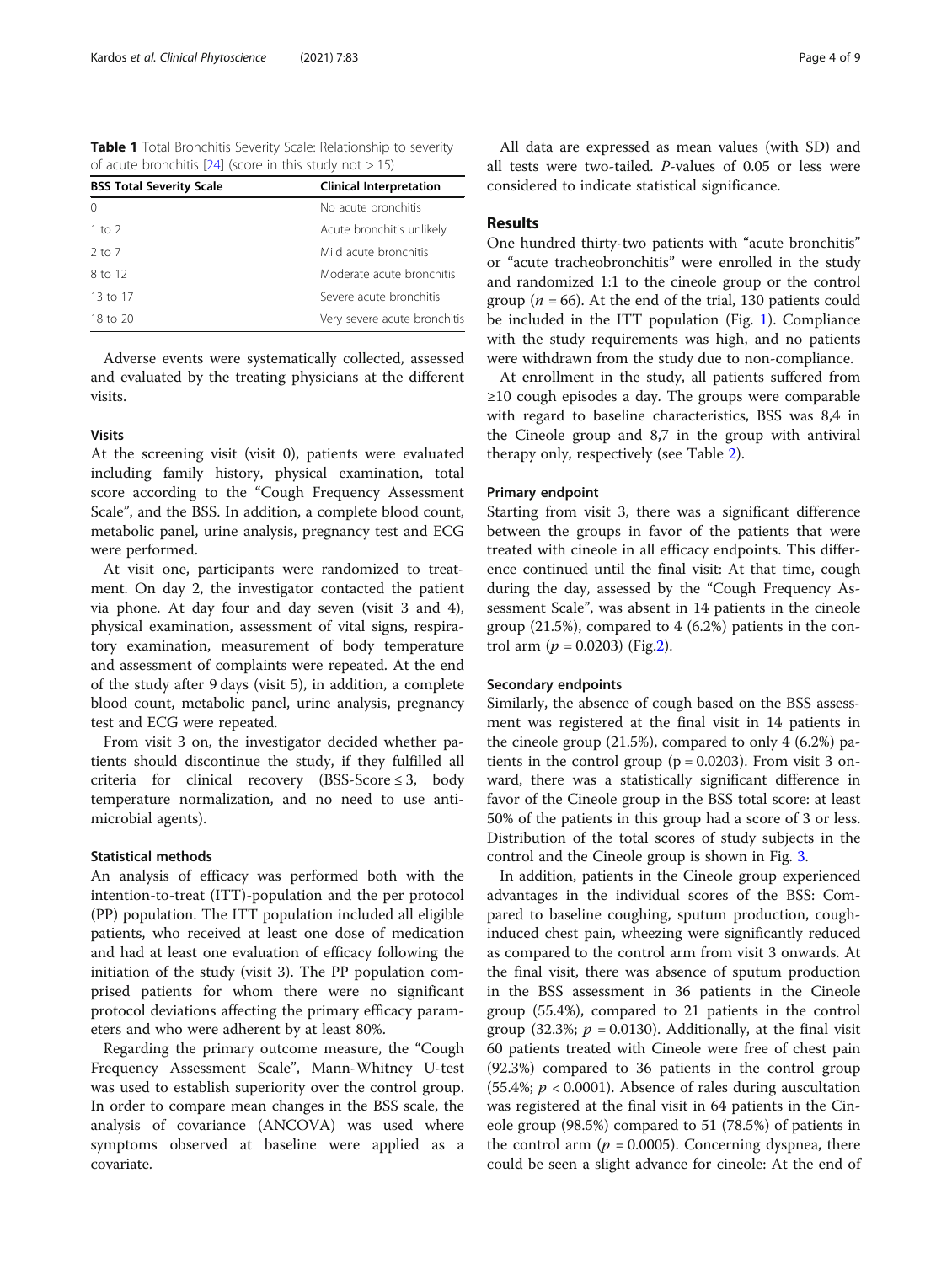## <span id="page-4-0"></span>Table 2 Baseline characteristics of included patients (ITT analysis)

|                                     | Cineole group<br>$n = 65$ | Standard group<br>$n = 65$ | overall<br>$n = 130$ | p-value |
|-------------------------------------|---------------------------|----------------------------|----------------------|---------|
|                                     |                           |                            |                      |         |
| Male                                | $n = 25$                  | $n = 17$                   | $n = 42$             |         |
| Female                              | $n = 40$                  | $n = 48$                   | $n = 88$             |         |
| Age (years, range)                  | 44,4 (20-70)              | 43,7 (18-69)               |                      | 0,7418  |
| Weight (kg, range)                  | 77,2 (51-120)             | 73,5 (48-104)              |                      | 0,2980  |
| Height (cm, range)                  | 170,9 (156-196)           | 169,3 (155-190)            |                      | 0,3553  |
| BMI (range)                         | 26,3 (19,2-38,2)          | 25,6 (17,9-36,0)           |                      | 0,4775  |
| Acute bronchitis                    | $n = 31$                  | $n = 35$                   | $n = 66$             |         |
| Acute tracheobronchitis             | $n = 34$                  | $n = 28$                   | $n = 62$             |         |
| Acute tracheitis                    |                           | $n = 2$                    | $n = 2$              |         |
| BSS symptoms (range)                |                           |                            |                      |         |
| Cough                               | $2,9(2-4)$                | $3(2-4)$                   |                      | 0,3270  |
| Sputum                              | $1,8(0-4)$                | $1,5(0-3)$                 |                      | 0,1270  |
| Chest pain                          | $1,5(0-3)$                | $1,7(0-3)$                 |                      | 0,0784  |
| Wheezing                            | $1,4(0-2)$                | $1,4(0-3)$                 |                      | 0,6293  |
| Dyspnea                             | $0,8(0-2)$                | $1,0(0-3)$                 |                      | 0,2491  |
| Total BSS Score                     | $8,4(5-14)$               | $8,7(5-14)$                |                      | 0,2937  |
| Cough Frequency Likert Scale Score  | 5                         | 5                          |                      |         |
| Pretreatment NSAIDs                 | 11                        | 8                          | 19                   |         |
| Pretreatment metamizole/paracetamol | $\overline{2}$            | 5                          | $\overline{7}$       |         |

ITT Intention to treat, BSS Bronchitis Severity Scale, NSAID Non-steroidal anti-inflammatory drug)

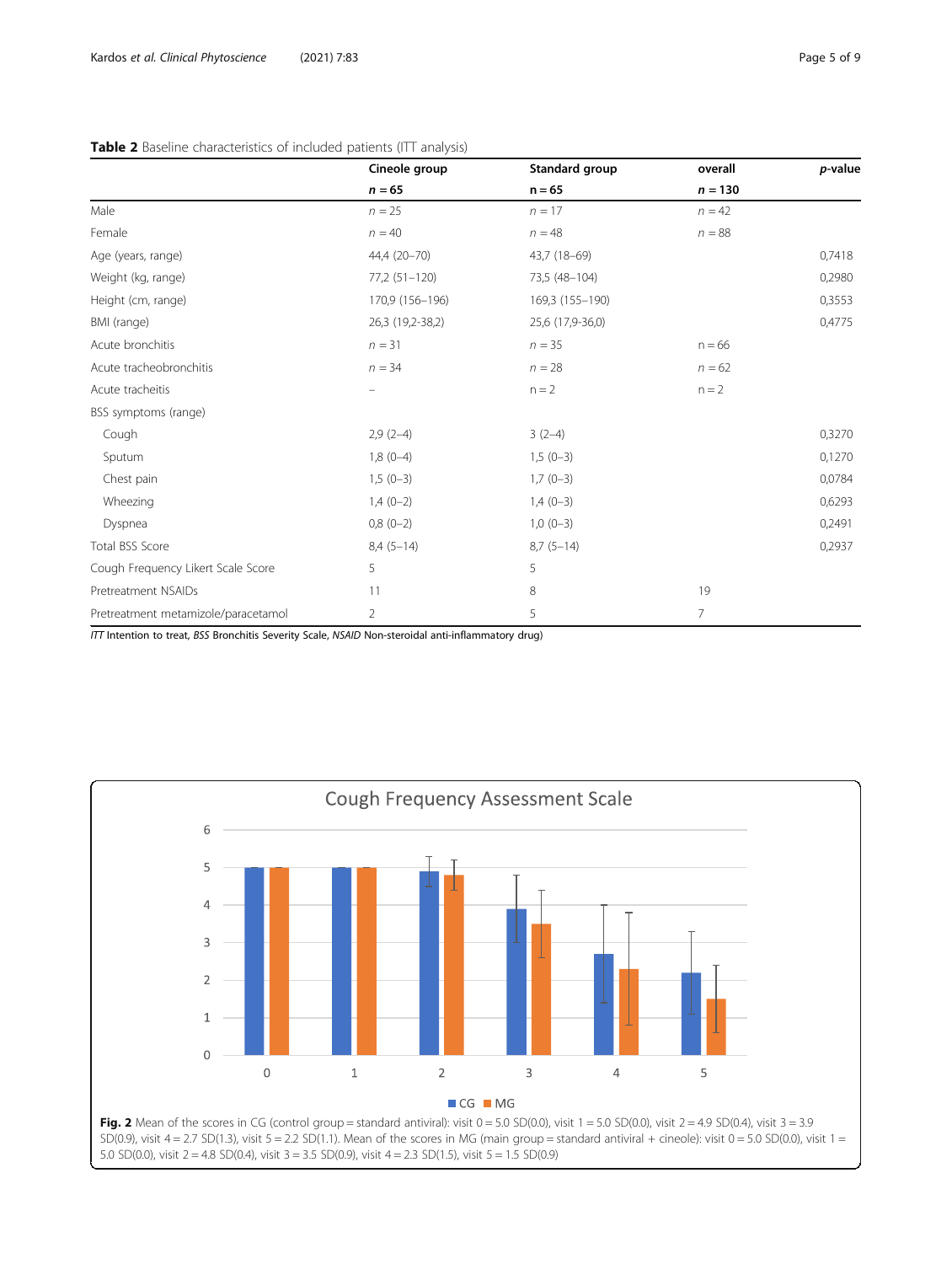<span id="page-5-0"></span>

the study, no patient treated with Cineole suffered from dyspnea, compared to 3 patients in the control group  $(p = 0.2442)$ . Distribution of BSS at the end of study also indicated that more patients with Cineole compared to the antiviral therapy alone had mild or no relevant symptoms anymore (Fig. 4).

In the ITT population, 63 of 65 patients (96.9%) treated with Cineole compared to 30 out of 65 patients in the control group (46.2%) had completely recovered  $(p < 0.0001)$  at the final visit (95% CI: 35,3-66,3%). The corresponding numbers in the PP population were similar: 63 patients in the Cineole group (96.9%) compared to 30 in the control group (48.4%) had completely recovered (p < 0.0001).

The efficacy of the study drug was also demonstrated by the reduced use of additional, symptomatic medication: At the final visit, 69.7% patients in the control group compared to 39.4% of patients taking Cineole used additional symptomatic medications ( $p = 0.0008$ ).

Cineole was generally well tolerated with only a few mild side effects (nausea and smell of eucalyptus in the nose) (see Table [2\)](#page-4-0). Concerning the smell of eucalyptus, this is not an undesirable side effect but represents the pharmacokinetic properties of cineole which is partially exhaled. Thus, cineole comes into contact with the respiratory epithelium of the upper and lower airways, the destination where cineole can exert its secretolytic and anti-inflammatory effects. There were no severe side

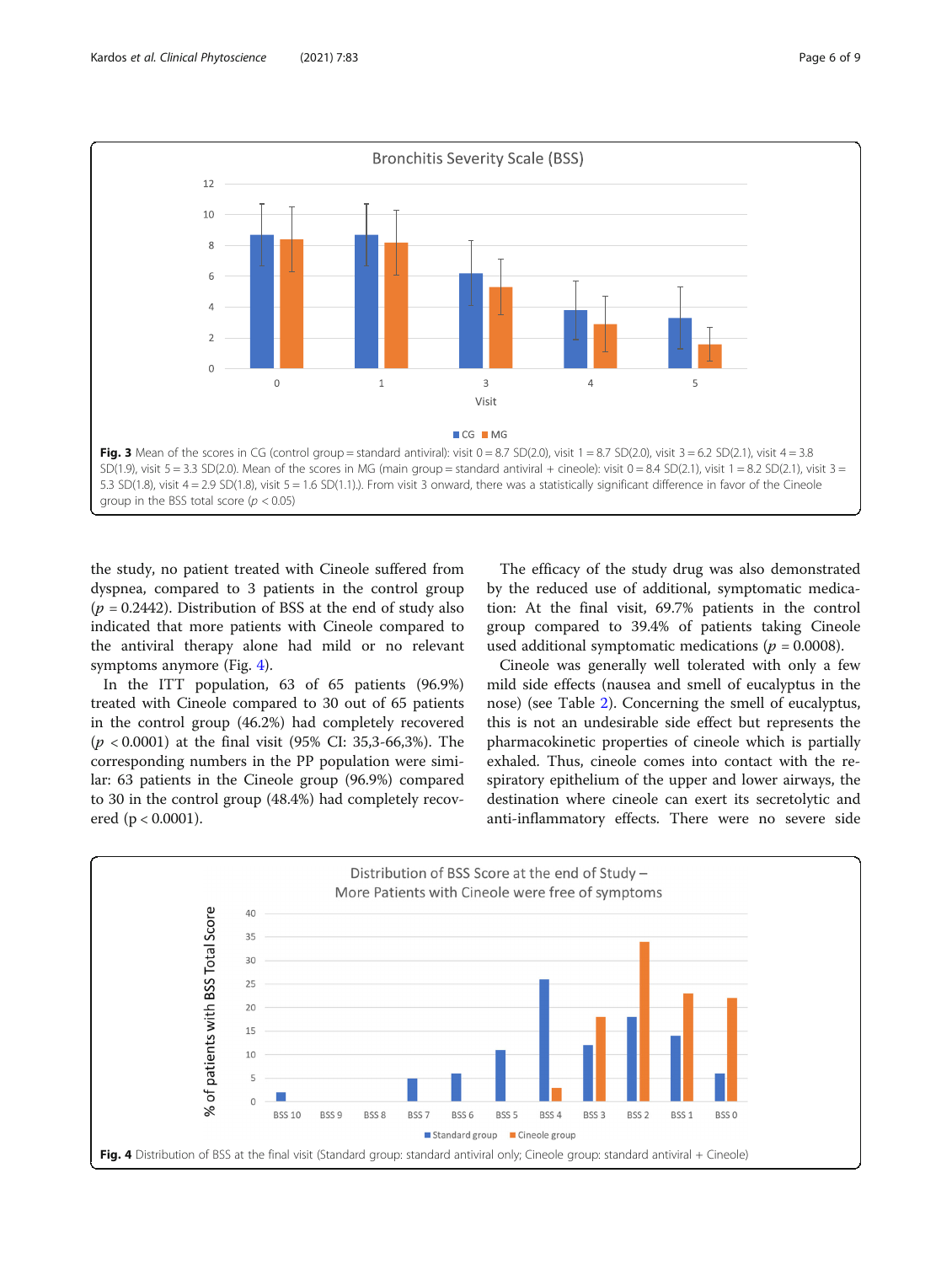effects, nor changes in blood tests related to the study medication. Only one patient discontinued the study due to his complaints of nausea after the intake of the study drug.

## **Discussion**

Effective mucus clearance is essential for lung health, and infections and inflammatory processes as in acute bronchitis may impair mucociliary activity [\[25\]](#page-8-0). Newer studies have shed light on the molecular mode of action of Cineole: Anti-inflammatory activities are mediated by influence on different cytokines, as well as prostaglandins and leukotrienes. Additionally, inhibiting effects have been described on mucus hypersecretion [[12\]](#page-7-0). Its anti-inflammatory effect is based on an inhibition of nuclear NF-κB p65 translocation that results in decreased levels of proinflammatory NF-κB target genes [[26](#page-8-0)]. A recent publication showed that Cineole potentiates interferon regulatory factor 3, thus enhancing the antiviral response in human stem cells and in an ex vivo model of rhinosinusitis [\[27\]](#page-8-0). The antitussive effect of Cineole can probably be explained by an amelioration of inflammation and mucociliary clearance in patients with acute bronchitis [[13\]](#page-7-0).

In this randomized open label study, add-on therapy with Cineole led to a rapid improvement in bronchitis symptoms which was significant if compared to the Ingavirin-only group starting from visit 3 (day 4) compared to a standard antiviral treatment in adult patients under conditions of everyday clinical practice. Acute bronchitis is a self-limiting disease, with a usual duration of up to  $14$  days [[4\]](#page-7-0). Thus, an accelerated improvement at day 3 is the most important effect of every intervention in common cold. The last assessment at day 9 also shows the acceleration of symptom relief in the Cineole group. Due to the natural course of the disease, no such difference can be expected after 14 days.

Cough is one of the predominant and defining symptom of acute bronchitis and common cold [[4\]](#page-7-0). In addition, the number of coughing fits is the most relevant parameter with regard to the symptom burden of acute bronchitis [[13](#page-7-0)]. Therapy with Cineole reduced the number of coughing fits, as well as symptoms of acute bronchitis in the BSS score. The treatment effects of Cineole and the onset of efficacy seen in this study are in the same order of magnitude to effects seen in a previous clinical trial with this drug in the same indication [[13\]](#page-7-0). In that placebo-controlled randomized clinical trial including 242 patients with acute bronchitis, therapy with Cineole led to a significant reduction of the frequency of cough fits, assessed in the BSS score, starting after 4 days of treatment. After this time, the mean decrease in the BSS was 3.55 score-points in the Cineole

group, and 2.91 score-points in the placebo-group ( $p =$ 0.0383). Acute rhinosinusitis is an important contributor to the symptomatic load including cough in common cold, comprising usually not only the bronchi but also nose, sinuses and throat.

In the present study, the Cineole preparation reduced not only cough frequency, the key symptom of acute bronchitis, but also other symptoms as depicted in the BSS symptom score. Results with Cineole in this open label study are in line with clinical data from doubleblind trials.

Cineole has not only shown therapeutic efficacy in acute bronchitis, but also in diseases of the concomitant upper respiratory tract, e.g. in patients with acute non purulent rhinosinusitis: In a placebo controlled trial, treatment differences between patients in the Cineole group and placebo in a symptom sum score of rhinosinusitis became also significant after 4 days [[14\]](#page-7-0). Another double-blind, placebo-controlled trial assessed the efficacy of add on cineole in asthma [\[5](#page-7-0)]. In this trial, cineole improved lung function, asthma symptoms including dyspnea and quality of life. The documented anti-inflammatory effect of the substance may have a significant role in these settings as well. Viral infections, which can induce asthma exacerbations, as well as postinfectious bronchial hyperresponsiveness [[13\]](#page-7-0) may play an important role in the course of the disease.

The good tolerability seen in this trial also is in line with previous experiences with this drug: Only few adverse events occurred in both groups, all assessed as mild. Three adverse events were observed in the group "cineole + antiviral therapy" and one adverse event was observed in the group "antiviral therapy" (Table [3](#page-7-0)).

#### Limitations of the study

Besides the open label design, the inclusion of patients only if they were subfebrile and a Bronchitis Severity Scale not over 15 might be regarded as limitations. On the other hand, the aim of this study was to investigate the effectiveness of cineole in acute bronchitis, an infection of the airways which can be subsumed under the umbrella term "common cold" [\[1](#page-7-0)]. Fever over 38.5 °C is not usual in adults with common cold resp. acute bronchitis, but patients in both groups of this study, although included under the preamble "fever", only had a slightly higher body temperature (37.8 °C), thus fitting to the real life situation of patients with acute bronchitis. Also a Bronchitis Severity Scale not over 15, excluding patients with very severe acute bronchitis, can be seen as reasonable as it is questionable whether this very severe stage still belongs to the symptom picture of acute bronchitis as a manifestation of common cold.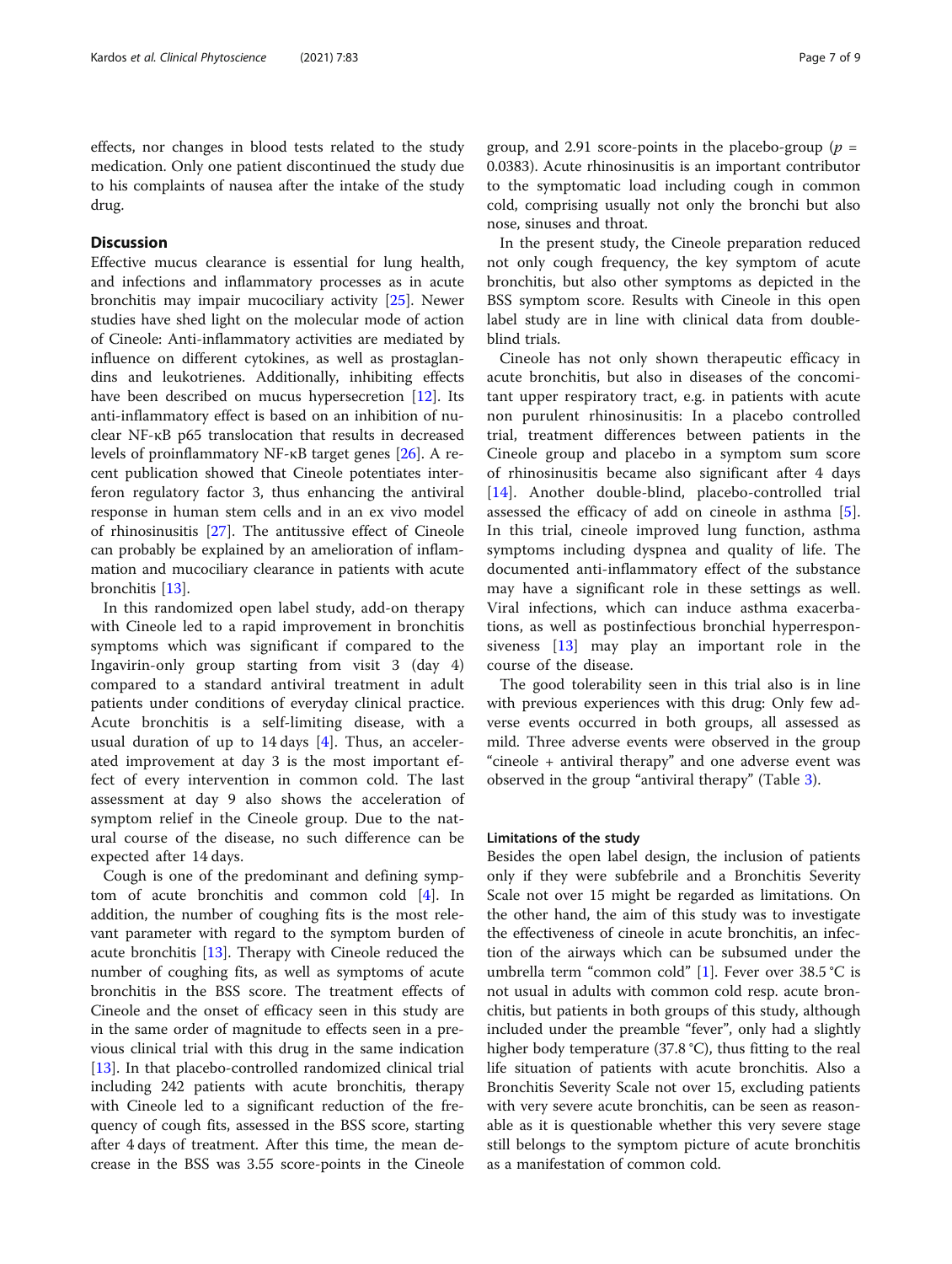### <span id="page-7-0"></span>Table 3 Adverse events during the study

| Cineole + antiviral therapy       | Antiviral therapy    | Assessment of severity/outcome |
|-----------------------------------|----------------------|--------------------------------|
| 1 nausea                          |                      | Mild/resolved                  |
| 1 increase in ALT/AST             |                      | Mild/n.d.                      |
| 1 smell of eucalyptus in the nose |                      | Mild/resolved                  |
|                                   | hemoglobin decreased | Mild/n.d.                      |

Assessment of severity: Mild: No interventions were needed. Outcome n.d.: no data available regarding to the outcome. ALT Alanine aminotransferase, AST Aspartate aminotransferase

## Conclusion

Addition of Cineole to antiviral therapy of acute bronchitis or tracheobronchitis as symptoms of common cold shortens duration of symptoms and reduces their intensity. It reduces cough frequency, the key symptom of acute bronchitis, as well as dyspnea and chest pain, and accelerates recovery. Therefore, the cineole preparation studied above is a valuable and cost-effective therapeutic option in acute bronchitis that might help to reduce the widespread inappropriate use of antibiotics in a primarily virus borne disease.

#### Acknowledgements

The authors would like to acknowledge the preparational work by Brigitte Welbers-Joop and additional statistical analyses by Petra Weyrauch, and Susanne Kammerer for preparing the first draft of the manuscript.

#### Authors' contributions

PK is the author of the manuscript. OK was principal investigator of the study. All authors read and approved the final manuscript.

#### Funding

This work has been sponsored by MCL-Pharma LLC, Russia. Legal address: 17 Gogolevsky pkwy., building 1, Moscow 119019. Actual address: 8 Nauchny passage, building 1, office 235, Moscow 117246.

#### Availability of data and materials

Original data will not be shared due to confidentiality reasons.

#### **Declarations**

#### Ethics approval and consent to participate

This study was conducted in compliance with the principles of the Declaration of Helsinki approved by the 64th WMA General Assembly, Fortaleza, Brazil, October 2013 and the rules of Good Clinical Practice that are applied in Russia. The investigators committed not to disclose personal or medical data of the volunteers. The conduct of this clinical study was approved by the Ethics Council of the Ministry of Health of the Russian Federation and local ethical committees of healthcare institutions where the study was to be conducted.

#### Consent for publication

Not applicable.

#### Competing interests

PK was reimbursed for advising another Soledum study by Klosterfrau, Germany, in the last three years he also had honoraria for advisory boards, steering committees and presentations from following companies: AstraZeneca, Bionorica, Boehringer Ingelheim, Chiesi, Engelhardt, GSK, Menarini, MSD, Novartis, Schwabe. OK was principal investigator of the Soledum study. OK: The authors declare that they have no competing interests.

#### Author details

1 Gemeinschaftspraxis & Lungenzentrum, Klinik Maingau vom Roten Kreuz, Frankfurt, Germany. <sup>2</sup> Hospital Based Group Practice and Respiratory Centre, Red Cross Maingau Hospital, Frankfurt am Main, Germany. <sup>3</sup>Federal State Budgetary Educational Institution of Higher Education «Privolzhsky Research Medical University» of the Ministry of Health of the Russian Federation, Nizhny Novgorod, Russia. <sup>4</sup>Outpatient Clinic # 5 the Property Management Dераrtmеnt Undеr the Pгesident of the Russian Fеdеrаtiоn, Moscow, Russia.

#### Received: 6 May 2020 Accepted: 25 October 2021 Published online: 09 November 2021

#### References

- 1. Kardos P, Malek FA. Common cold an umbrella term for acute infections of nose, throat, Larynx and Bronchi. Pneumologie. 2017;71(4):221–6. [https://](https://doi.org/10.1055/s-0042-116112) [doi.org/10.1055/s-0042-116112](https://doi.org/10.1055/s-0042-116112).
- 2. Gibson J, Loddenkemper R, Sibille Y, Lundbäck B, Fletcher M. Lunge und Gesundheit in Europa - Fakten & Zahlen: Zum besseren Verständnis von Lungenkrankheiten und ihrer Versorgung in Europa. Broschüre. Herne: FRISCHTEXTE Verlag; 2014.
- 3. Worrall G. Acute Bronchitis. Can Fam Physician. 2008;54(2):238–9.
- 4. Kinkade S, Long NA. Acute bronchitis. Am Fam Physician. 2016;94(7):560–5.
- 5. Worth H, Dethlefsen U. Patients with asthma benefit from concomitant therapy with cineole. J Asthma. 2012;49(8):849–53. [https://doi.org/10.3109/](https://doi.org/10.3109/02770903.2012.717657) [02770903.2012.717657.](https://doi.org/10.3109/02770903.2012.717657)
- 6. Moore M, Little P, Rumsby K, Kelly J, Watson L, Warner G, et al. Predicting the duration of symptoms in lower respiratory tract infection. Br J Gen Pract. 2008;58(547):88–92. [https://doi.org/10.3399/bjgp08X264045.](https://doi.org/10.3399/bjgp08X264045)
- 7. Irwin RS, French CL, Chang AB, Altman KW, CHEST Expert Cough Panel. Classification of Cough as a symptom in adults and management algorithms: CHEST guideline and Expert Panel report. Chest. 2018;153(1): 196–209. <https://doi.org/10.1016/j.chest.2017.10.016>.
- 8. Kardos P, Dinh QT, Fuchs KH, Gillissen A, Klimek L, Koehler M, et al. Leitlinie der Deutschen Gesellschaft für Pneumologie und Beatmungsmedizin zur Diagnostik und Therapie von erwachsenen Patienten mit Husten [guidelines of the German respiratory Society for Diagnosis and Treatment of adults suffering from acute, subacute and chronic Cough]. Pneumologie. 2019; 73(03):143–80. <https://doi.org/10.1055/a-0808-7409>.
- 9. McCaig LF, Besser RE, Hughes JM. Trends in antimicrobial prescribing rates for children and adolescents. JAMA. 2002;287(23):3096–102. [https://doi.org/1](https://doi.org/10.1001/jama.287.23.3096) [0.1001/jama.287.23.3096](https://doi.org/10.1001/jama.287.23.3096).
- 10. Butler CC, Hood K, Verheij T, Little P, Melbye H, Nutall J, et al. Variation in antibiotic prescribing and its impact on recovery in patients with acute cough in primary care: prospective study in 13 countries. BMJ. 2009; 338(jun23 2):b2242. <https://doi.org/10.1136/bmj.b2242>.
- 11. Juergens UR. Anti-inflammatory properties of the monoterpene 1.8-cineole: current evidence for co-medication in inflammatory airway diseases. Drug Res. 2014;64(12):1–9. <https://doi.org/10.1055/s-0034-1372609>.
- 12. Juergens UR, Engelen T, Racké K, Stöber M, Gillissen A, Vetter H. Inhibitory activity of 1,8-cineol (eucalyptol) on cytokine production in cultured human lymphocytes and monocytes. Pulm Pharmacol Ther. 2004;17(5):281–7. <https://doi.org/10.1016/j.pupt.2004.06.002>.
- 13. Fischer J, Dethlefsen U. Efficacy of cineole in patients suffering from acute bronchitis: a placebo-controlled double-blind trial. Cough. 2013;9(1):25. [https://doi.org/10.1186/1745-9974-9-25.](https://doi.org/10.1186/1745-9974-9-25)
- 14. Kehrl W, Sonnemann U, Dethlefsen U. Therapy of acute nonpurulent rhinosinusitis with cineole: results of a double-blind, randomized, placebo-